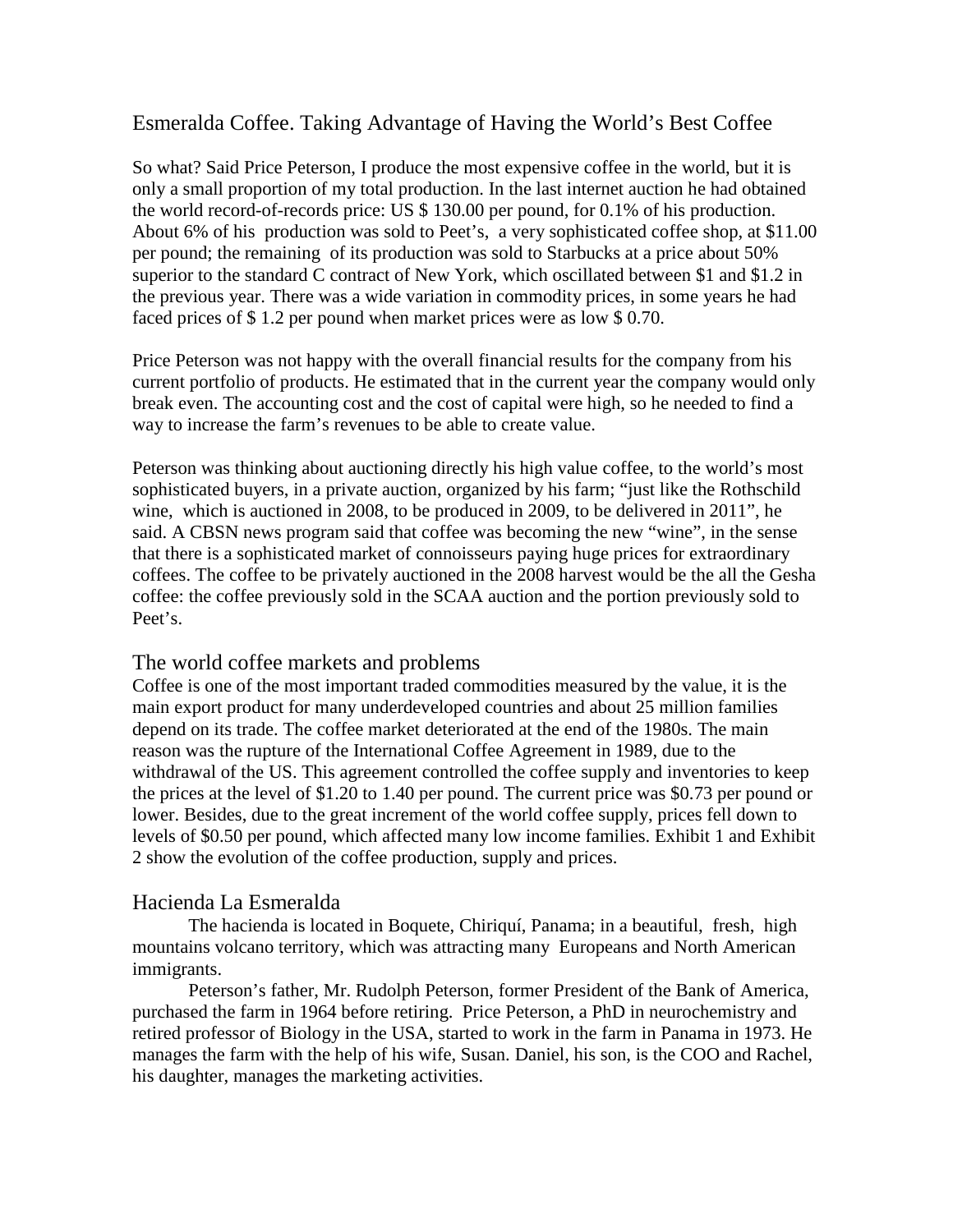They bought a second, lot, the Jaramillo farm in 1997, mostly for the quality of coffee and its altitude. It was always known for a very slightly citrus flavor, but not much more until the 2003/4 harvest.

The extreme rains brought on by 1998's La Niña weather pattern left a fungus infection on many of Boquete's coffee farmers. On Hacienda Esmeralda, "half the farm was devastated," said Peterson. Only three varieties of plants had survived from among all those that the Petersons had planted. One of those was the "Gesha" variety.

Hacienda La Esmeralda in Palmira has 134 ha of coffee in production. Pequeña Suecia in Jaramillo (50 hectares, about half in production) this is jointly owned with the Peterson family and a Bennett cousin. La Lorenita (18 ha. in production) is jointly owned with the family of their friend, Roberto Motta. The farms employ about 45 people on a permanent basis, growing to 300 during the coffee harvest. Including their families, this means that over 1,000 people depended directly on the farm. The management of the farm has been in the hands of the Peterson family for the past 35 years and was into its third generation.

Though not "organic," the Petersons take the waste from their coffee processing areas and use it to fertilize the plants, Daniel Peterson said. Every year the Petersons find ways to use less and less water in production, he added.

"All the overland migratory birds have to come through Panama's coffee highlands to get between the Americas," Peterson said. On Hacienda Esmeralda they don't trim the trees that grow over the coffee areas until the birds have moved on, which comes at the risk of fungi that grow in the shade and a general reduction of sunshine for the plants. When they do trim the trees, they leave enough green to allow them to survive.

The influx of Europeans and North Americans into the Boquete area, where most of Panama's coffee is grown, was causing a rapid rise in land value, and in the taxes that go with it, said Peterson. "It's part of development," he added. Hacienda Esmeralda, like most of its neighbors, depends on the labor from the indigenous Ngobe to pick coffee. If that less expensive labor were not available, Hacienda Esmeralda might only be able to produce the Special, and not the Premium coffee which currently accounts for much of their business, Peterson said.

The Petersons decided to replant the whole farm with these three varieties. It takes coffee plants about five years to reach their full potential, and the Petersons "needed something special to pull the farm back up to its potential". What they got was much more than they had hoped for. The beans from different parts of a small farm, even if they are from the same genetic stock, can produce coffees that taste very different. A little patch had just the right conditions for the world's best coffee.

## Eureka

In January, 2004 Daniel began cupping coffees from various parts of the farm testing the notion that rather than a general good cup, there might be an area with an intensely fine cup, which was flavoring all the output of the farm when it was all mixed together. It turned out he was right. At the upper extreme of the farm there was a very small valley which had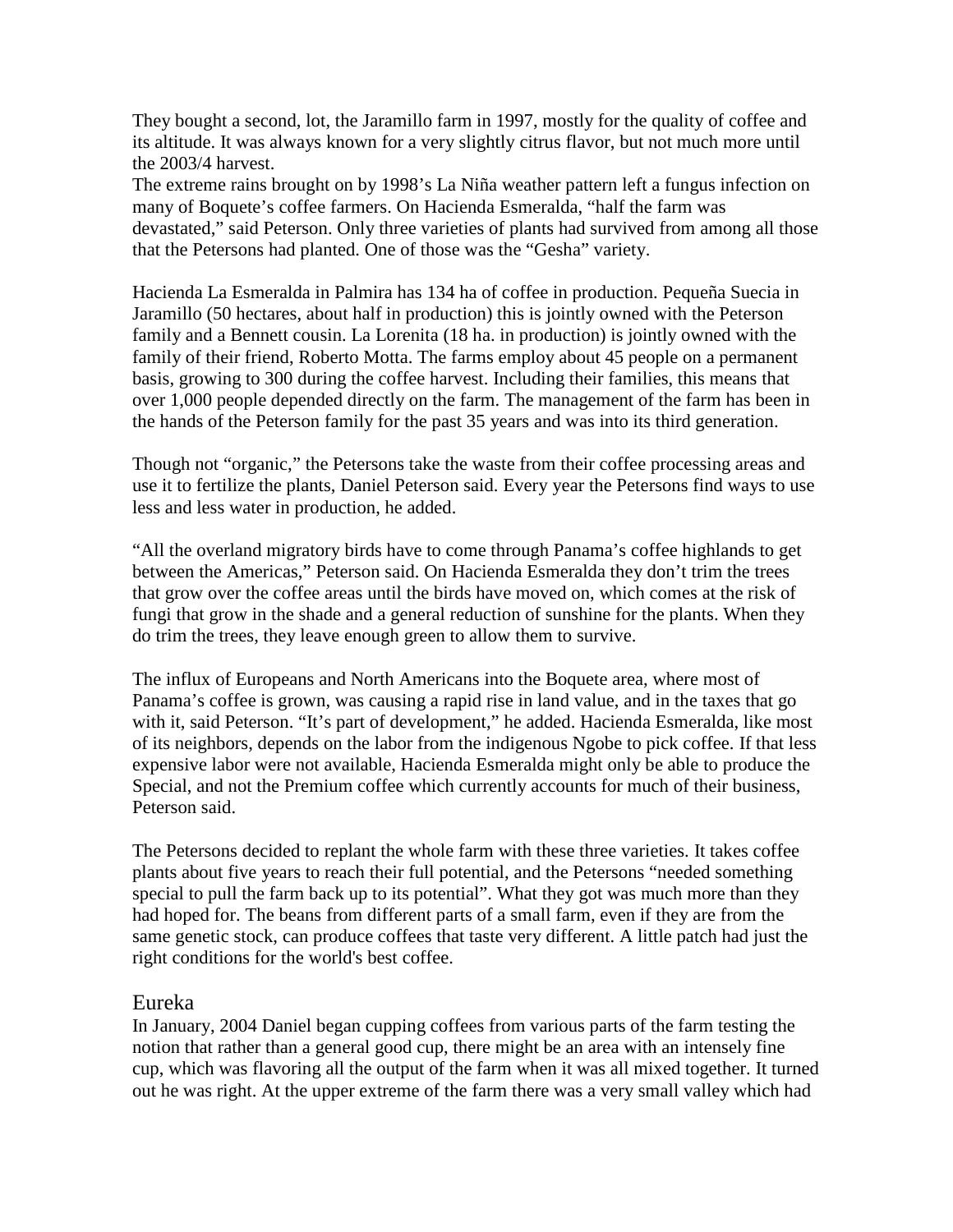the cup known as Jaramillo Special and this was providing much of the flavor for the rest. When he separated out the upper quality coffee (about 3% of the total), he found that that part was very especial. The remainder was very good, but not with that intense cup.

## The SCAA auctions

Hacienda Esmeralda tried to be represented by one of the Petersons in as many international coffee events as possible. Daniel Peterson was also President of the Specialty Coffee Association of Panama, and a member of the larger Specialty Coffee Association of America.

Due to the current low market prices, many NGOs had oriented the coffee farmers to produce special coffees: organic, "fair", bird friendly, strictly height, etc. Organic and "fair" coffee receive premiums prices of 72% to 144% above conventional. Organic only coffees receive premium prices of 12% to 122%. There is a group of coffees specifically called "special" which receive quality premiums of about 35% above the standard C contract of the New York Board of Trade. Central American countries had done a good job in penetrating the gourmet and niche coffee markets. In particular Costa Rica and Guatemala managed to sell a high proportion of their coffees (about 35-50%) into differentiated and specialty markets. Exports to organic and fair-trade markets is limited (less than 1% of the total market) but growing. Peru has become the leading exporter of organic coffee in the world reorienting its small farmers' coffee plantations. The Cup of Excellence is an international competition that allows small coffee farmers' production to be evaluated by national and then by international judges; the coffee lots that get the highest scores enter into international electronic auctions like the one held by the Specialty Coffees Association of the Americas, SCAA.

## **Success**

Peterson's coffee placed first in the 2004 "Best of Panama" cupping competition in April with a score of 95.6 out of 100 and first in the Rainforest Alliance "Cupping for Quality," on March of 2004.

In June of 2004, the specialty coffee market industry was shocked. The international specialty coffees auction had reported an all time world record high price. Jaramillo Special coffee, from Hacienda Esmeralda in Panamá , had been sold in the auction at US\$21 per pound. The current market price of the commercial grade coffee was \$0.73 per pound; the price of the special coffees was about \$1.50. One specialized international publication commented that "A Panamanian brew called Esmeralda had brought the coffeedrinking world to its knees" and commented that one buyer, the Roasterie, in Kansas City even "hired an armored truck to deliver it, presumably for protection against overcaffeinated fanatics".

Mr. Peterson commented later that in 2004 they had hoped for a price of \$4-5 per pound, thinking that \$7 would be a miracle. When the price hit \$15 in the auction, Mr. Peterson called the auction director, who also was in shock and convinced he had a hacker who had penetrated his computer system and "was frantically trying to do a fix". They shut down the bidding for several minutes. When Mr. Peterson called back later, bidders from different countries had already confirmed that they actually wanted to pay those prices. "From that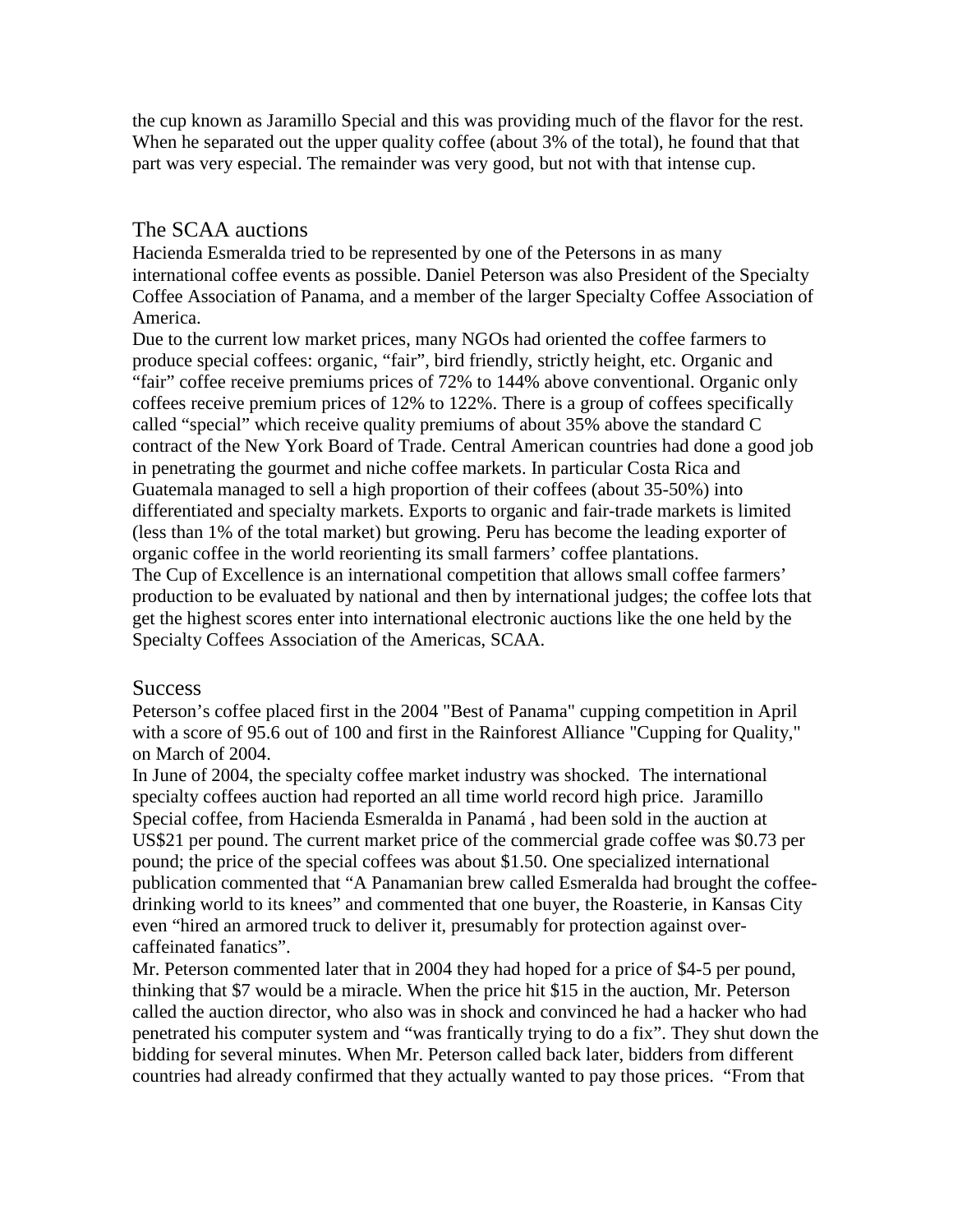moment on, I just sat down in front of my computer to see the price rising," said Mr. Peterson.

The price was increasing every year, and in 2007 it grew to \$130 per pound. The auction computer system was designed only for transactions at prices lower than 99.99; hence the auction had to be continued by phone

## The Hacienda la Esmeralda's Private Auction

Mr. Peterson had an idea to attempt to increase the company revenues. He decided that the coming 2008 high value lot would be divided in small lots, to be auctioned separately. They planned to auction all their Gesha coffee in ten batches including 101 lots, each lot had 6 bags of fifty-pounds each. It was probably the first time in agricultural history, that a single small farm would organize its own private Internet auction. Mr. Peterson wondered how complicated would be the implementation of such strategy, and what were the risks. For a small farm in Panamá, it looked like very difficult to be able to organize efficiently all the required software, computer systems and security technology and logistics. It was a very unique strategy which was very novel in the farm sector.

But the coffee was so good and appreciated that it might be a reasonable risk. These were the comments in a evaluation report from a Judge who was also a sophisticated coffee trader. "The dry fragrance has very refined floral qualities, citrus blossom, sweet lemon, and jasmine. Gladly the wet aromatics are super dynamic, floral, and sweet, … with guava and passion fruit brightness, and jasmine floral sweetness. It seems so perfume-like, a distillation of flowers, but with unique piquant fruited high notes. There is both lemon blossom and lime-like touches paired with tropical fruit essences. For such a light bodied, effervescent, perfumey, almost ethereal flavor profile, it has surprising "staying power" on the palate. But it is difficult to price this sort of cup character. And when it is as exotic ...no, extraterrestrial ... as the Esmeralda Gesha, it is even more hard to quantify. In tasting the Gesha coffees, the cup flavors might seem less intense than the extreme aromatics. As the cup cools, perceived intensity and brightness will increase exponentially". Its score was the highest 97.5/100; the valuation of a lot of Blue Mountain coffee, a well known brand was only 85.6/100.

Exhibit 3 shows the revenues he had obtained from his 3 products portfolio strategy. Exhibit 4 shows an example of the segmentation in the wine market. It would be very difficult to let the world wide sophisticated buyers to taste the product in advance, in order to be able to bid so high prices. He also needed to be able to preempt buyers' collusion. Another operative problem was how to deliver so many small shipments to so distant buyers. The invited buyers were located in many countries.

A family member, who was the CEO of a venture capital, was concerned about losing Peet's account, who had faithfully purchased all this years the high value Gesha coffee not sold in the auction at so high price, paying \$11to \$13 per pound, about 8 times the price paid by Starbucks for all other the Gesha coffee produced.

Peterson expected that the marginal revenues of such unusual marketing strategy for a small farm in Panamá, would pay the costs of such sophisticated selling strategy and still be greater than the revenues obtained in 2007.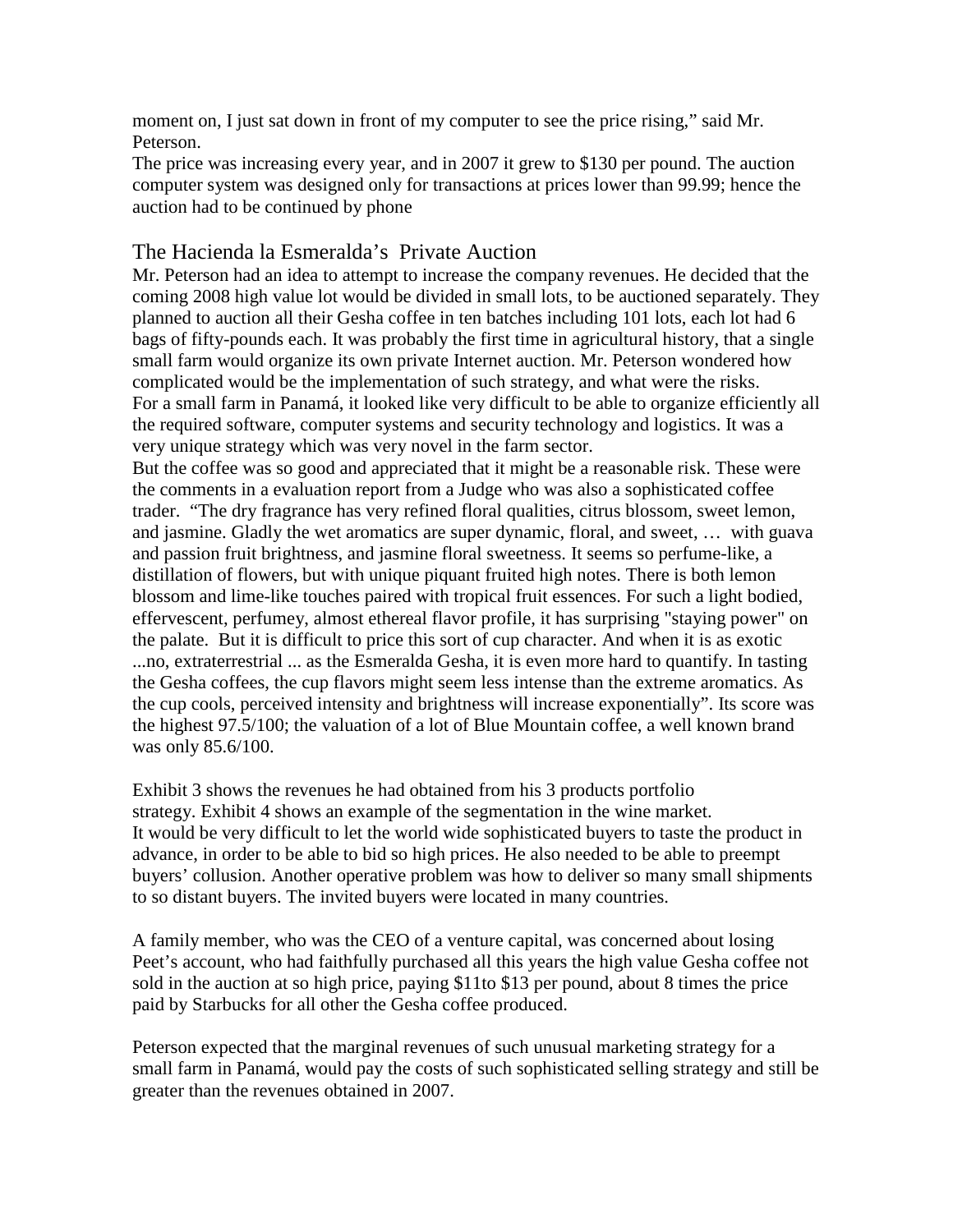As time to sell the lot was over, and the Panamá auction was already advertized, Price had to decide what to do.



**Exhibit N. 1. Evolution of World Coffee Production and Prices** 

Source: FAOSTAT



**Exhibit 2 Coffee Production and Productivity** 

Source: FAOSTAT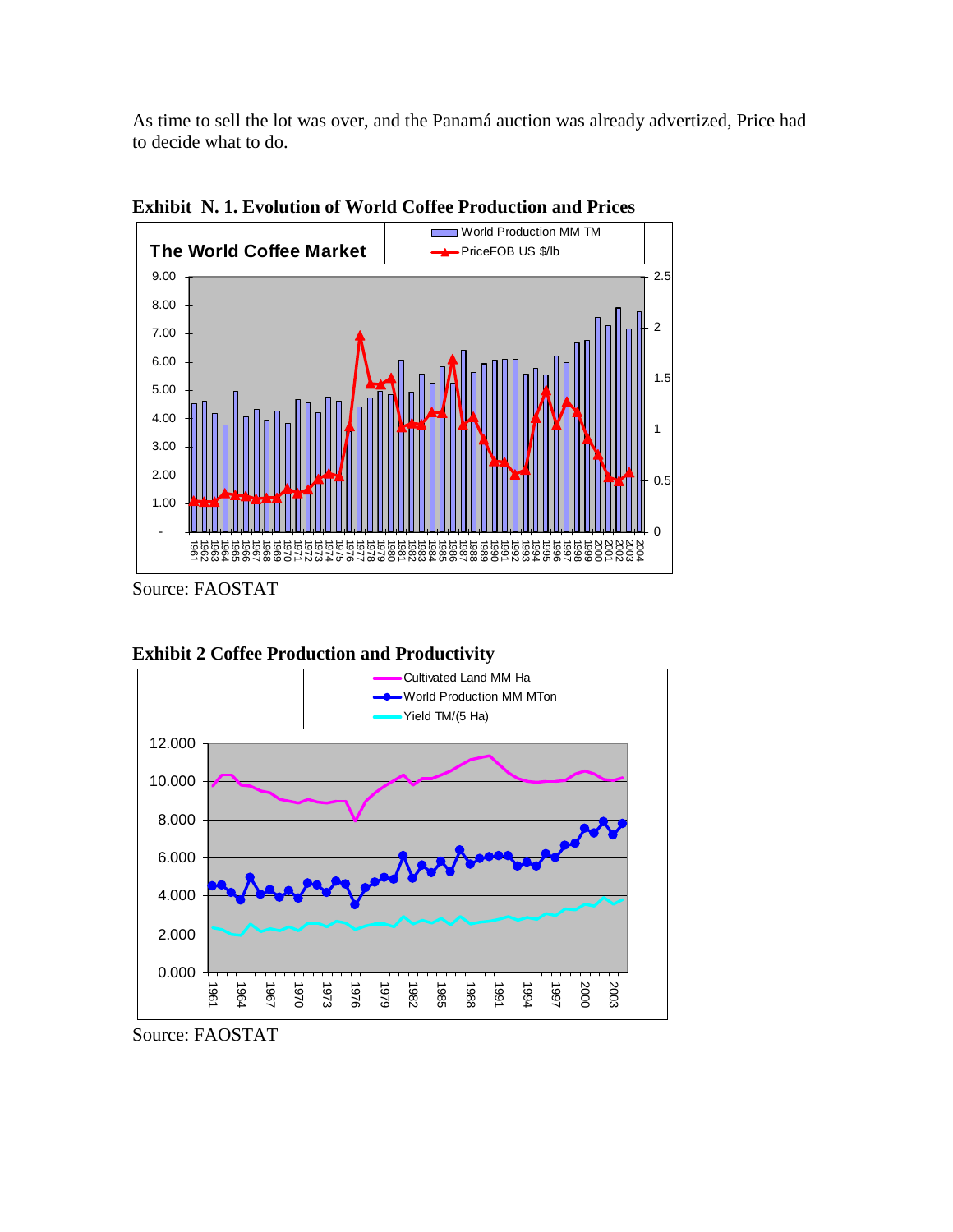|                                     |          | DCSt OI I anama 2004 - I'mai Ixcsuits |                                                                           |                                     |  |
|-------------------------------------|----------|---------------------------------------|---------------------------------------------------------------------------|-------------------------------------|--|
| Bags                                | HighBid* | Price                                 | Description                                                               | Winning Bidder                      |  |
|                                     | \$21.00  | \$19,445.16                           | Jaramillo Special                                                         | The Roasterie, inc; Public Market   |  |
|                                     |          |                                       |                                                                           | Coffee Co.; Groundwork Coffee Co.*  |  |
| 16                                  | \$2.30   | \$4,867.90                            | Café Leru                                                                 | Stumptown Coffee                    |  |
| 9                                   | \$2.04   | \$2,428.66                            | Cafetales                                                                 | Time's Club, Inc. & C-COOP          |  |
|                                     |          |                                       | Doña Berta                                                                |                                     |  |
| P8                                  | \$1.92   | \$2,031.82                            | Café Don Pepe                                                             | Wataru & Co., Ltd.                  |  |
|                                     |          |                                       | Source: http://auction.stoneworks.com/includes/pa2004/final_results.html# |                                     |  |
| Best of Panama 2007 – Final Results |          |                                       |                                                                           |                                     |  |
| Bags                                | HighBid* | Price                                 | Description                                                               | Winning Bidder                      |  |
| 10                                  | \$130.00 | \$65,000                              | Hacienda                                                                  | The Roasterie, inc.; Intelligentsia |  |
| 01                                  |          |                                       | a Esmeralda                                                               | Roastmasters.com (Willoughby's      |  |
|                                     |          |                                       |                                                                           | Coffee & Tea); Zoka Coffee Roaster; |  |
|                                     |          |                                       |                                                                           | 49th Parallel Roasters; Groundwork  |  |
|                                     |          |                                       |                                                                           | Coffee Co.; Coffee Klatch Roasting. |  |
| 16                                  | \$11.80  | \$9,440                               | Mama Cata                                                                 | Sweet Maria's coffee                |  |
|                                     |          |                                       | MCGC                                                                      |                                     |  |
|                                     |          |                                       |                                                                           |                                     |  |

# Exhibit 3 Panama Auction Results<br>Best of Panama 2004 - Final Results

Source: http://auction.stoneworks.com/includes/pa2007/final\_results.html#

## Composition of Hacienda la Esmeralda Revenues. 2007

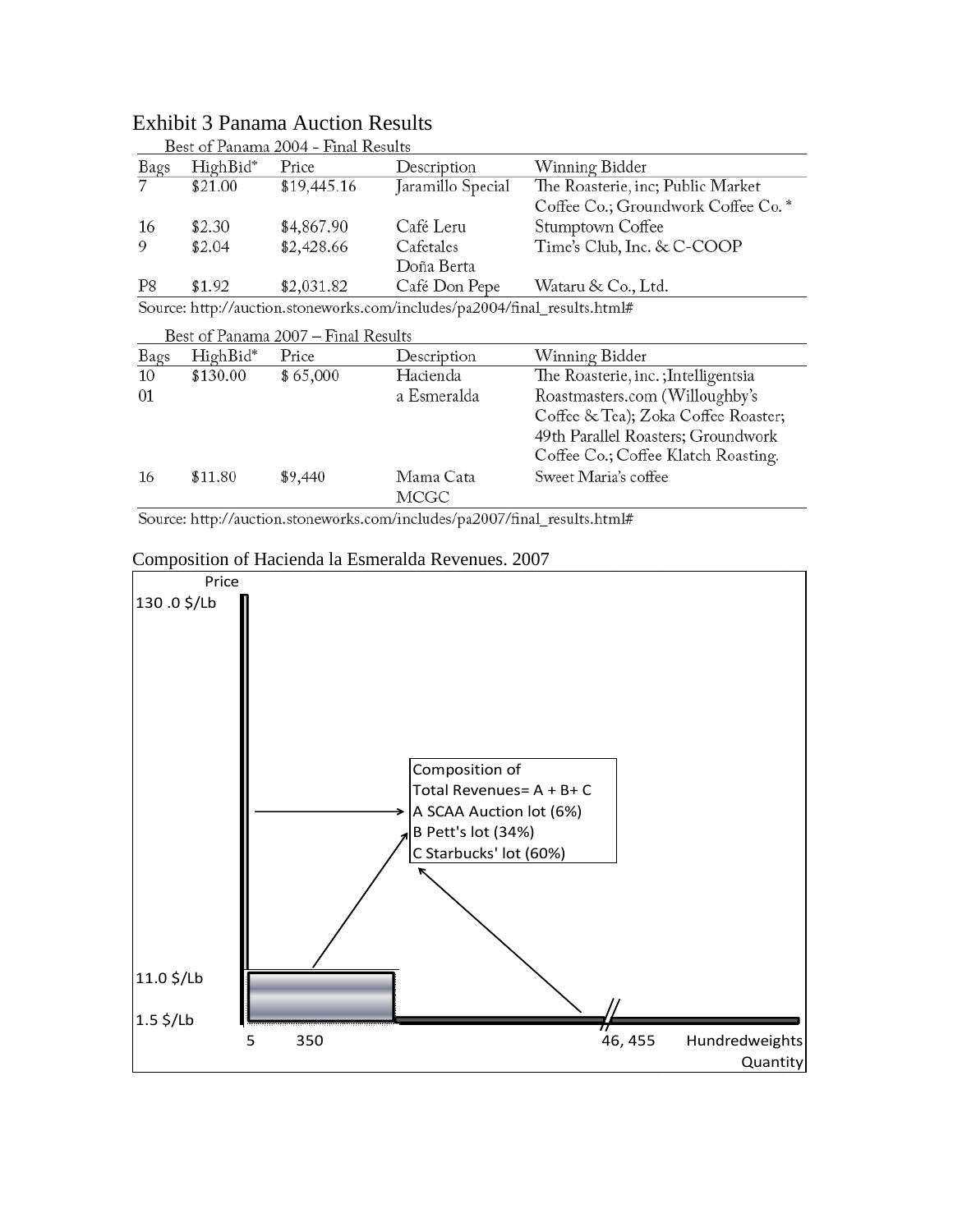Exhibit 4. Sample of wine market segmentation



Exhubit 5. Sample of Land Lots Offerings in Boquete. As seen in the trade.

| <b>Sell Price: 1,500,000</b>    |                                                                                                                                                                                                                                                                                                                                                                            |  |
|---------------------------------|----------------------------------------------------------------------------------------------------------------------------------------------------------------------------------------------------------------------------------------------------------------------------------------------------------------------------------------------------------------------------|--|
| <b>Location: Boquete</b>        | Chiriqui<br>Panama                                                                                                                                                                                                                                                                                                                                                         |  |
| <b>Property Type: Lots/Land</b> |                                                                                                                                                                                                                                                                                                                                                                            |  |
|                                 | <b>Property Details:</b> It is around 16 Hectares (38 acres), full title, with a river in<br>between. It is already everything set up for a development, with<br>master plan and it needs just a few weeks to have the final<br>improvement from the government. I have the plans with me and<br>all the documentation you need to have a idea what I am talking<br>about. |  |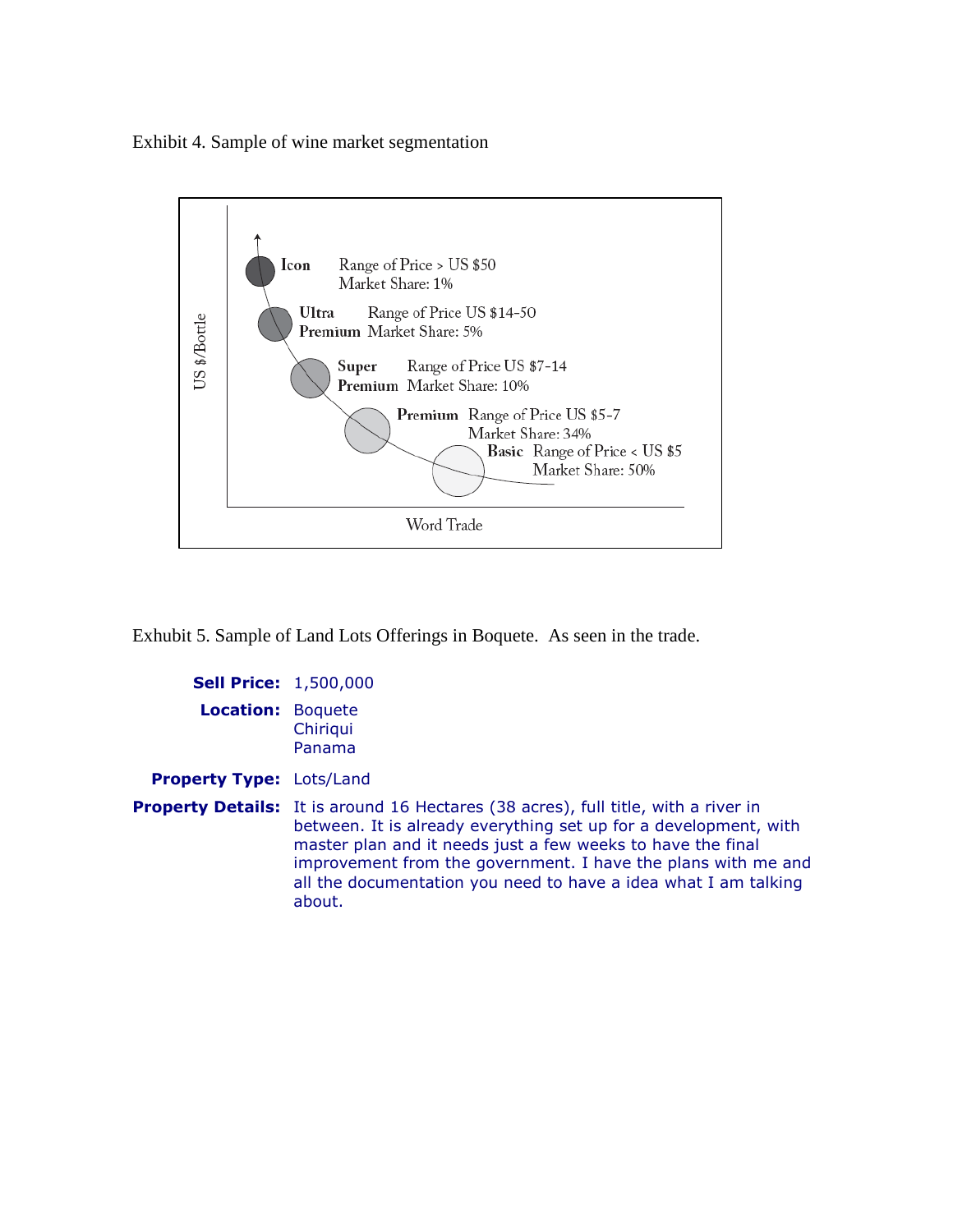#### Teaching Note

Relevance: This case describes the operations of the world's best coffee, which is rather sophisticated if compared with other farms of the world. Its marketing strategy through public auctions and the by its own private auction are quiet unique in the agribusiness. Behind this strategy there is a deep knowledge of the microeconomics foundations of marketing and strategy, and its practical application would increase farm's revenues. Besides this case is perfect to apply EVA concepts to evaluate the financial results from the operation and rises a polemic question. Farm or firm?

Target Audience: Senior undergraduate, master students and executives. Depending on the audience the case can be addressed in different ways.

#### Objectives.

- 1) Learn how to apply new metrics in business decisions EVA vs. Profits (Firm vs. Farm approach)
- 2) Evaluate the potential of some business strategies. Market Segmentation and Umbrella Branding. Auctions, Reservation Prices and Revenues
- 3) Apply New Logistics Paradigms B2B and B2C to this kind of trade.

Questions for the team work previous to class

1) What is Peterson's problem?

## Value Creation/Destruction Based on Accounting Figures

In spite of having the most expensive and the world's best coffee, Mr. Peterson cannot be happy with the current financial results. Breaking even in one year means that the firm is actually destroying economic value. The farm is not generating the cash flows required to pay the cost of capital of the year; even if the accounting results show an "even" situation. Modern financial analysis include, in addition to the accounting rules, the deduction of a subjective (but real) cost of capital from the accounting profits, to measure value creation.

In a simple way we can say that the Cost of Capital is the cost of the resources required to mange a level of assets. Those resources are the debt, which costs are already considered in the accounting systems; plus the cost of the equity, the part of the assets not financed by debt. The cost of equity cannot be accounted by accountants, because it is subjective, tough real; but it is currently accounted by financial managers. The accounting profits must be bigger than the cost of equity, Ke\*K. Ke is the return required by investors, and K is the amount of equity invested. Profits bigger than the cost of capital:  $P > Ke*K$ , indicate value creation for the investors in the current year.  $P < Ke*K$  indicate value destruction.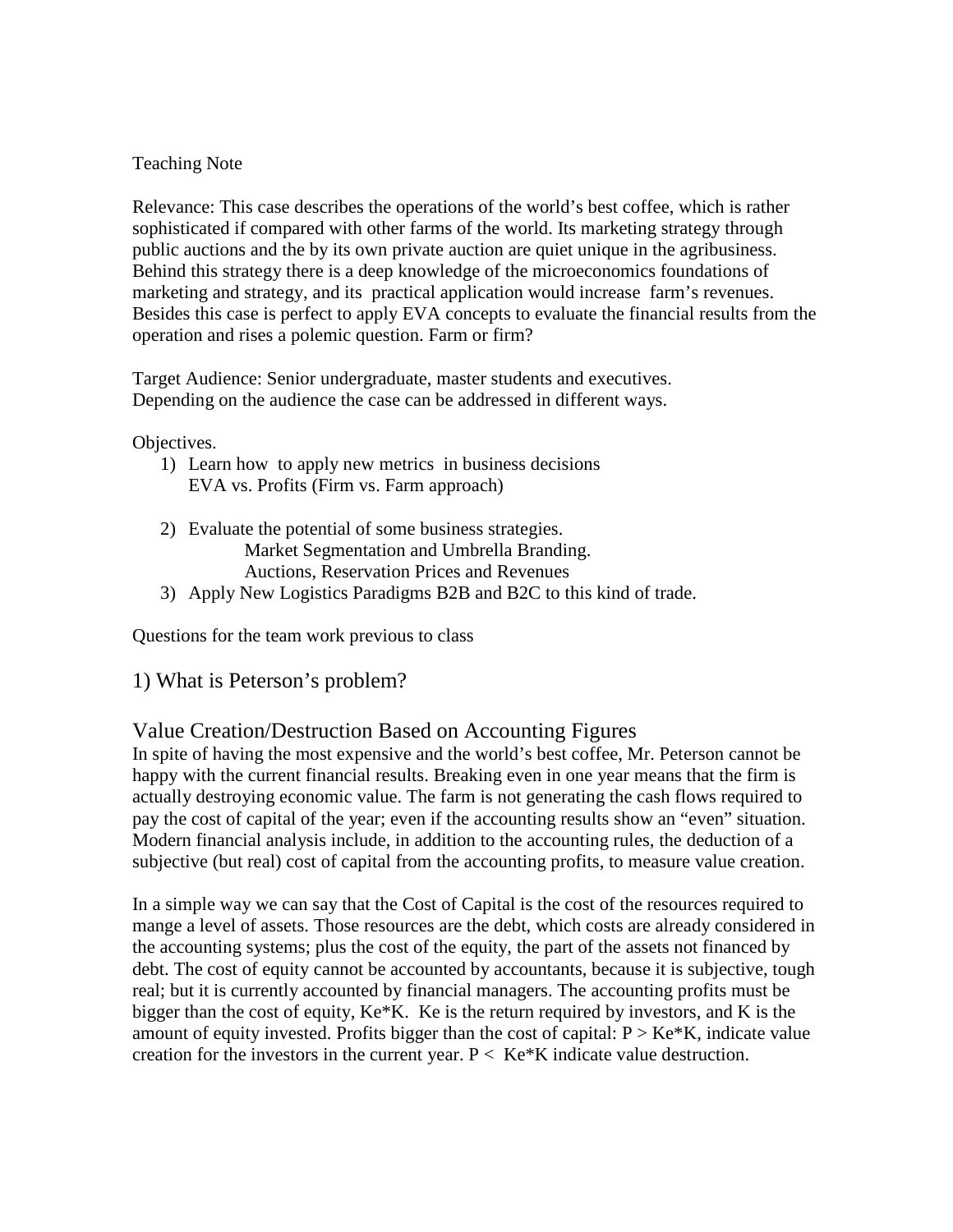Breaking even, meaning that the farm has zero profits, means that the farm is currently destroying value.

# Value Creation/Destruction based on Market Value of Assets

Peterson's financial problems worsen when we apply the  $EVA^{TM}$  model to the firm. The problem comes from the actual value of land due to the migration of Europeans and American to the region. The market value of land is much bigger than the accounting value of it. In that case, the breaking even means a much bigger level of value destruction for the shareholders, as seen in Graph TN.1. With higher values of land, and contractually fixed values of debt, the value of equity increases, increasing the cost of capital. Comparing it with the profits from business operations, which remain constant, it leads us to worst levels of vale creation/destruction.

Graph TN1 EVA Creation/Destruction



2) How can Peterson take advantage of having the world's best coffee?

## Price Discrimination and Segmentation

Having the "world's best coffee" and breaking even in finance, or value destroying from an EVA point of view does not look like sustainable for a firm. May it be acceptable for a farm?

As we see in exhibit N.3 of the case, 40% of the revenues come from7% of the volume, represented by extremely high value coffees. The remaining 60% comes from 93% of the production sold to Starbucks at a rather good price. But the whole portfolio of products does not generate sufficient revenues to cover the accounting and capital costs.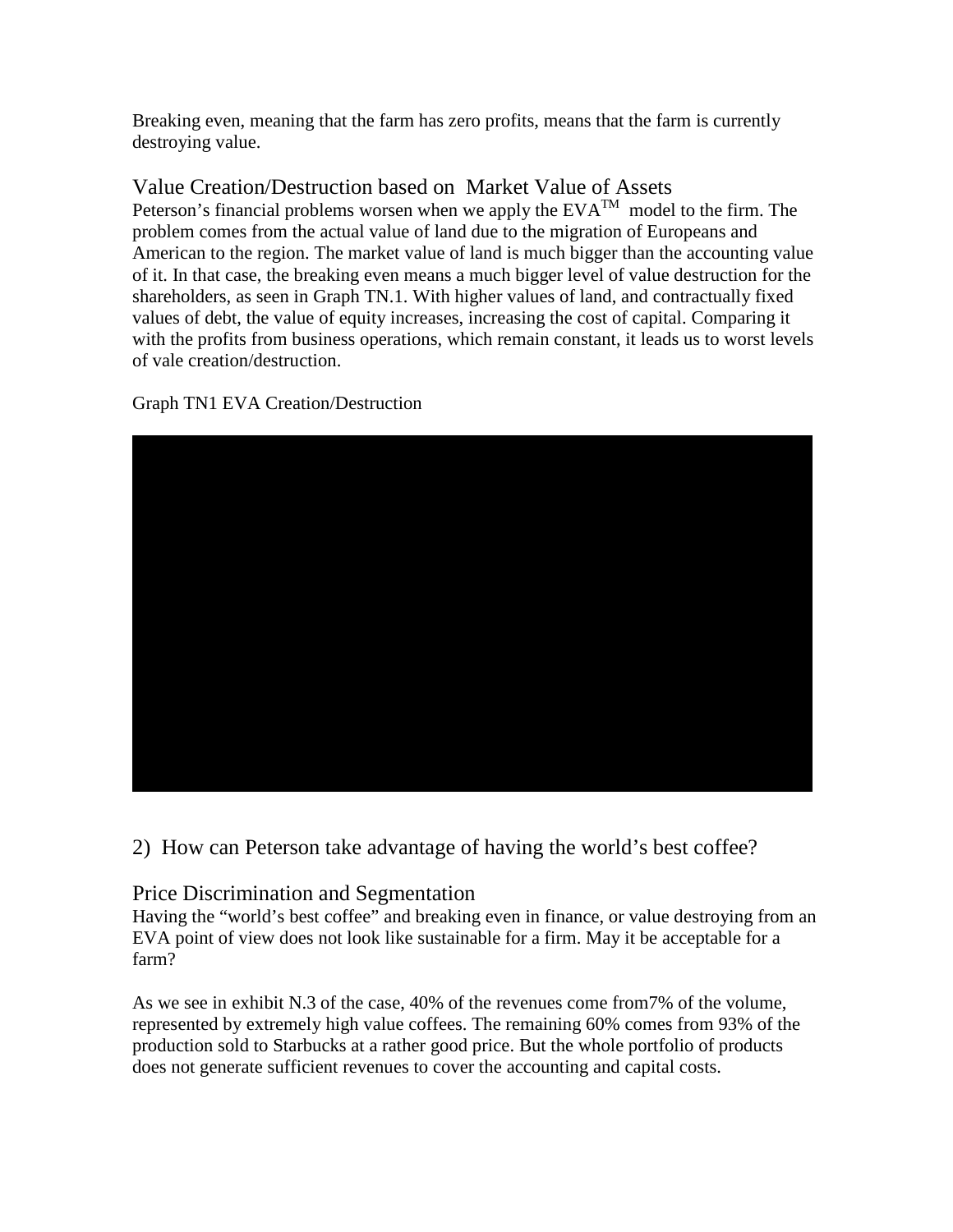The question is how to increase the revenues from the farm to increase the profits to a level compatible with positive  $EVA^{TM}$ , or economic value creation fos shareholders. A question that we must analyze at the end is which EVA metrics we should use; based on the accounting value of the assets or based on the market value of land.

In any case the farm must maximize its revenues from the given lot of production, knowing that there are different segments of the market willing to pay different prices for given lots of production.

First of all, we should ask ourselves if there are some market segments between the Panama Auction buyers who pays \$130 and Peets' who pays 11; willing to pay intermediate prices for some lots, like 80, 65, 25, or 16 \$/pound, as a decent demand curve for normal goods would suggest.

The rationale for the auction is to capture the willingness to pay of the segments of buyers assumed to be located between the 130\$ Panama Auction Buyers and Peet's. The magnitude of the opportunity is described by the A-B-C triangle in Graph TN 2, representing the value that might be catch by a private auction of 101 lots of coffee. The rationale is to try to capture most the revenues described in the triangle A-B-C, if the demand is like the described in the graph. The most convex to origin the curve is, the smaller the opportunities for price discriminating.

Exhibit 4 suggests that there are many segments within the high value wines market, the auction suggest that something similar might be in the coffee market.

The auction of 101 lots is a price discriminating strategy attempting to charge to single buyers their individual reservation price, or the maximum price that a given buyer in the market, is willing to pay for each single lot. The auction has the virtue of forcing the buyers to reveal and pay their reservation prices.

Hence, in theory, the marginal revenues of a private auction would be bigger than the revenues obtained by selling the Panama auction and to Peets' only. The area A-B-C is the value of the marginal revenues. We need also to know the cost of the auction to evaluate the marginal profits of such strategy.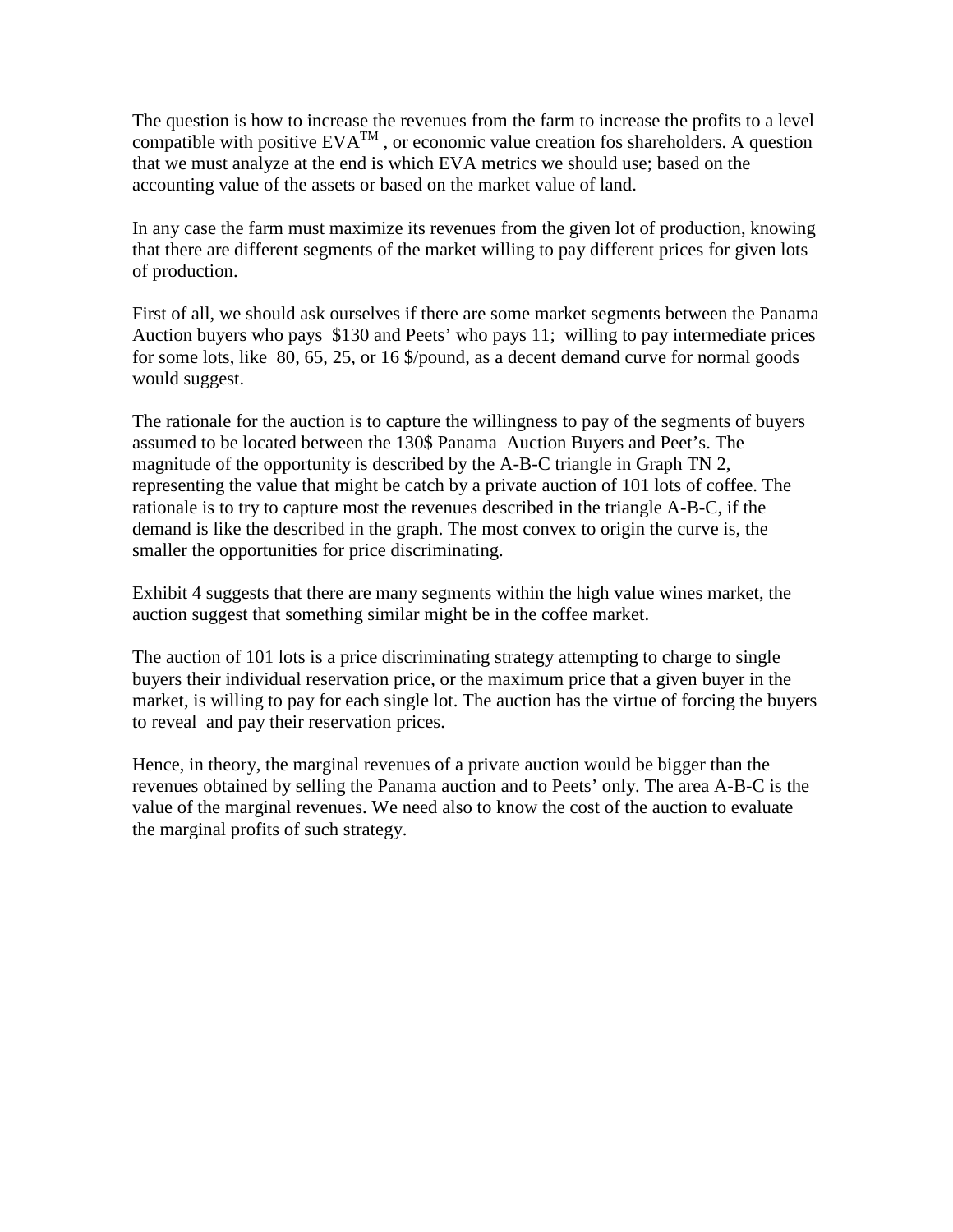Graph TN 2 Expected Market Segments for Gesha Coffee within the Total Demand

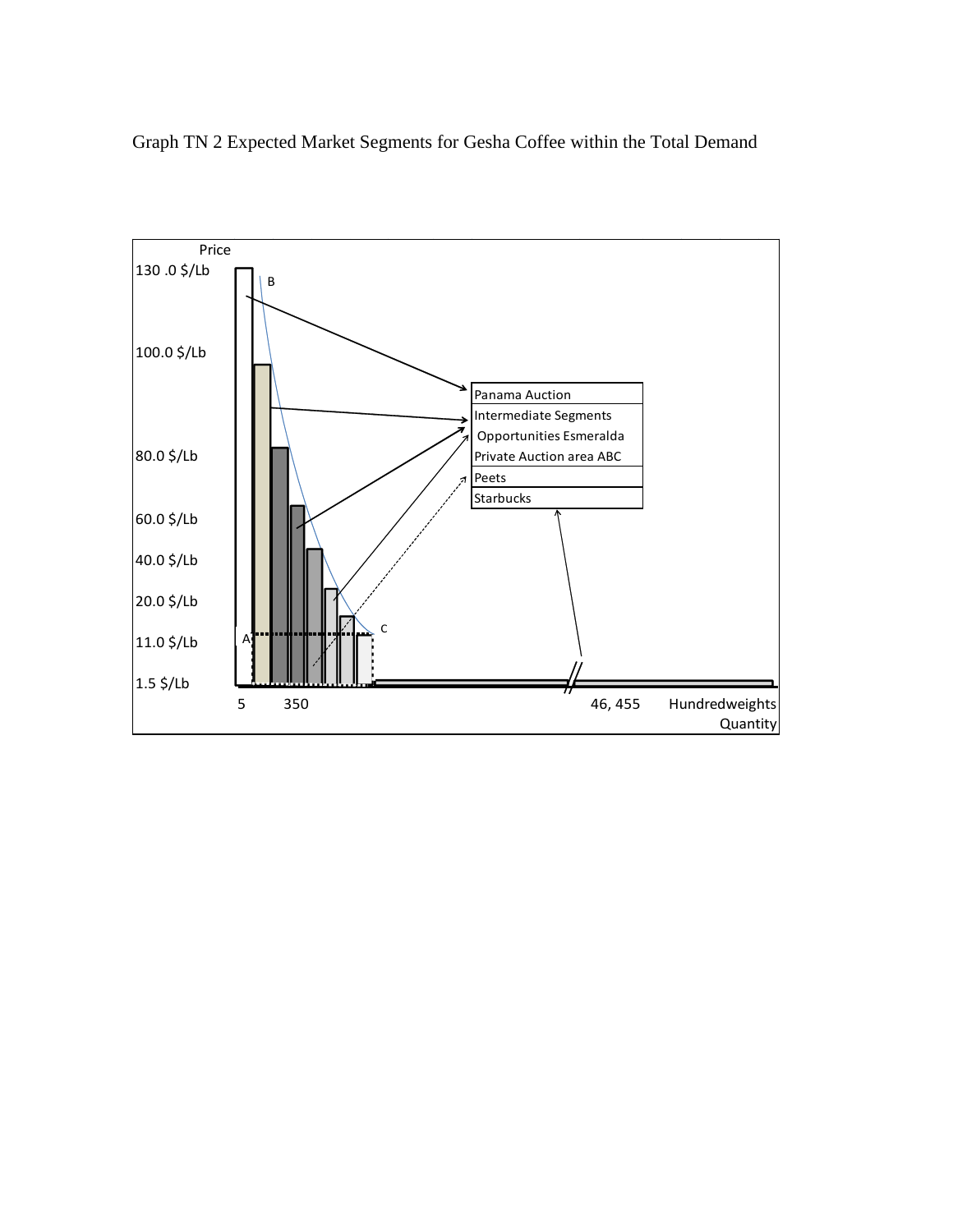# 3) What problems will Peterson face by selling 101 small lots to too many different buyers?

Price Peterson will face very complicated logistics operations to distribute the many small shipments to all the worldwide scattered buyers.

B2B is the solution, he will need to charge FOB prices, however the full cost for the buyer is the DDP (Buyer's Store). The price of the product delivered to buyers' doors, after coverings all the local and main freight costs, plus the costs of clearing of both customs, in Panama and in the destination country, and the freight costs to the buyers store; all those cost will increase the actual price paid by the buyer.

The traditional trade model will not work here for such small shipments, however, the new full logistics service companies, which used to operate as couriers, now also give cargo services to firms, for products with value per pound. Those companies, have expanded to serve the increasing B2B and B2C operations under the Internet platform, those base their competitiveness in putting together many small shipments in single consolidated shipments. Those firms have similar economies of scale in the logistics as in traditional trade, charging freight prices a bit higher than the traditional freight. Those seller freight costs are more than compensated with the higher prices they can charge, selling directly to the retailers and consumers.



# Graph TN3 Traditional Trade Model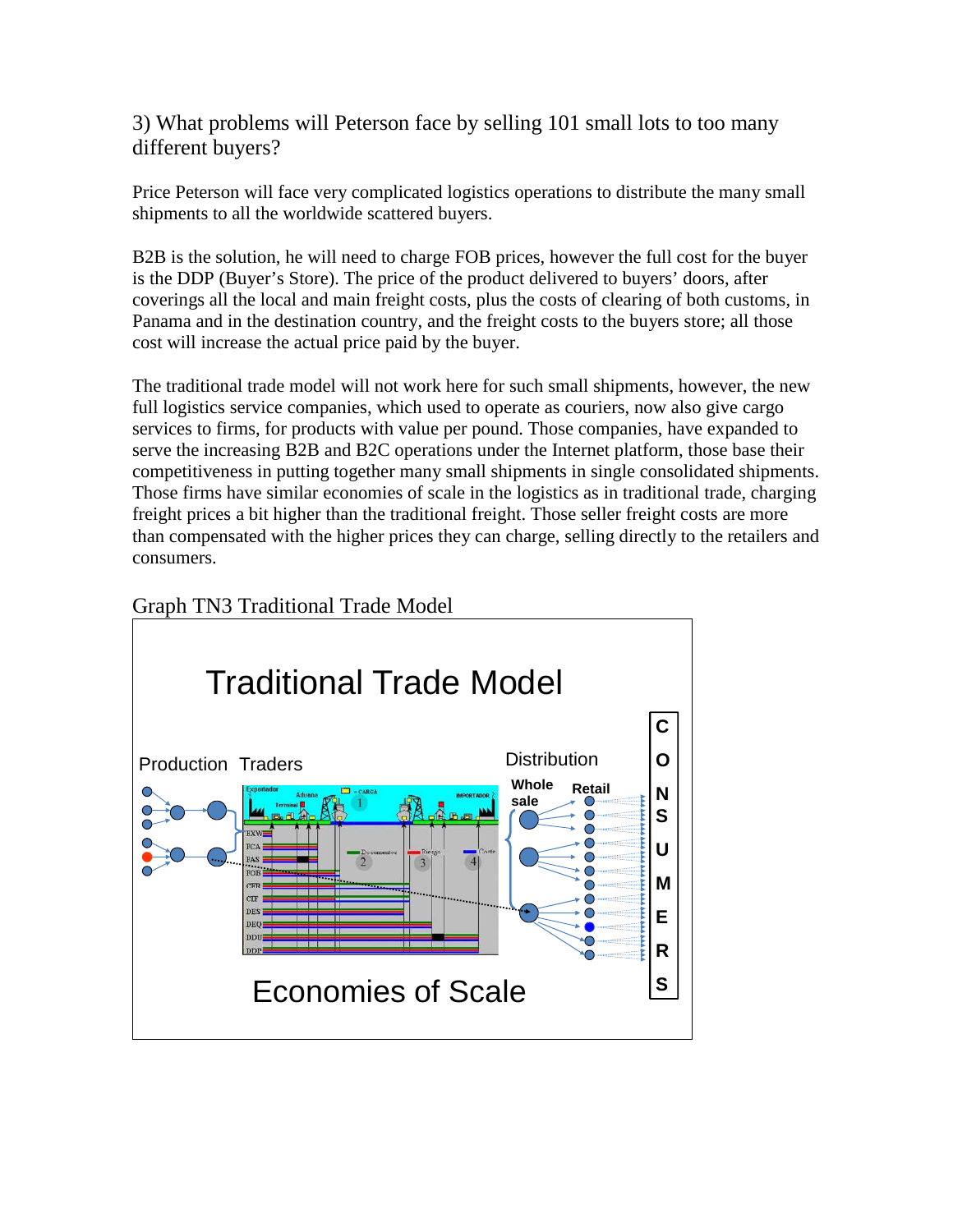Graph TN 4 The New B2B Logistics Model



Full Service Logistics Companies do all the logistics and customs clearing activities. The Graphs TN3 and TN4 compare the traditional model and the B2B B2C logistics models.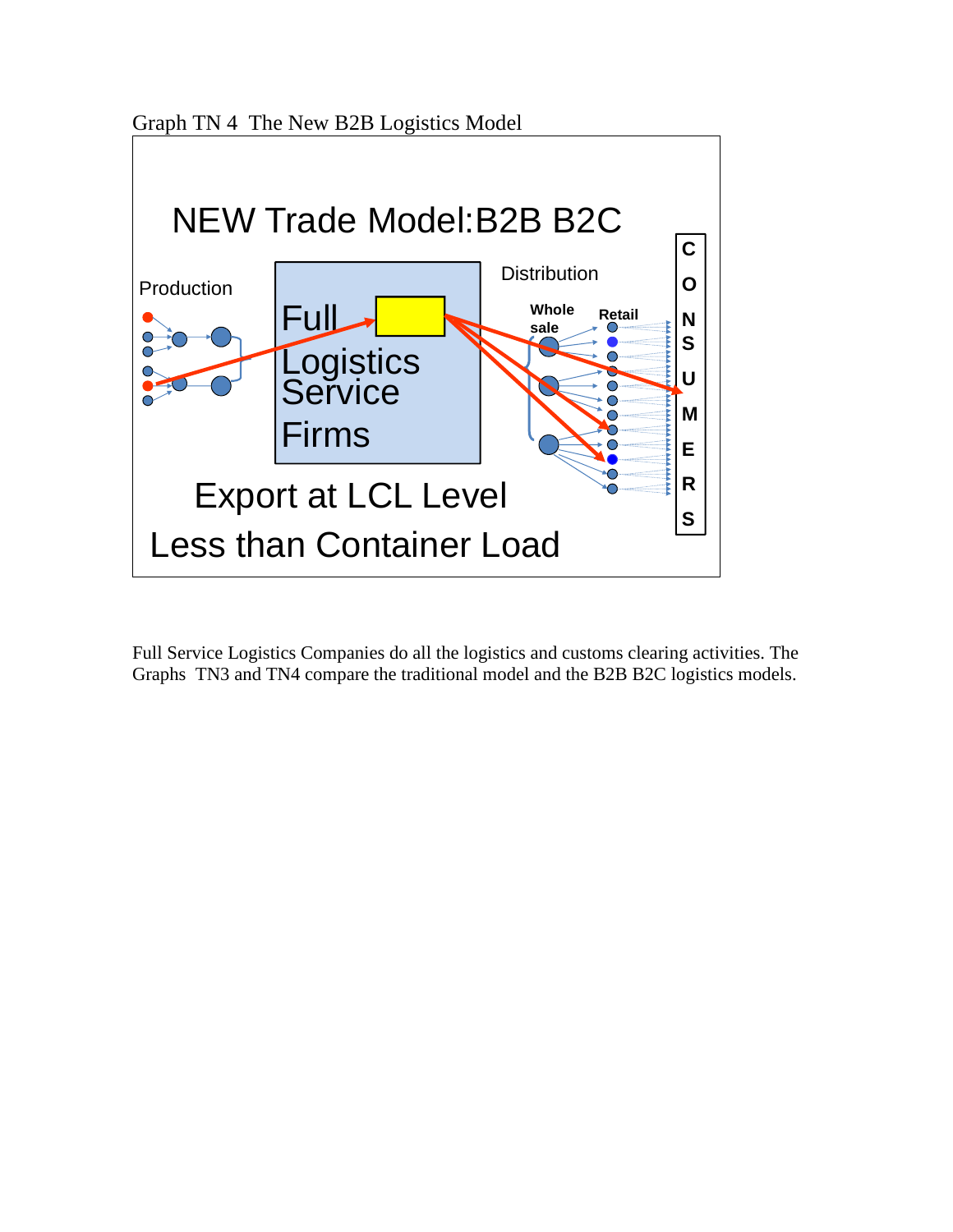## Follow Up

The actual demand curve for the coffee, observed in the auction of the 101 lots revealed in the auction showed to be much more convex than it was assumed.

The difference between the two areas below the continuous and dotted lines in Graph TN 5 shows the gains from the price discrimination strategy of the auction. The total revenues from the private auction were \$476,787, if Price had sold those lots at the same prices as the last year, part in the Panamá auction and a big lot to Peets', the revenues would have been \$383,976; hence he generated extra revenues of \$92,811. This amount should be compared with the cost of the auction to see the actual marginal profit from this strategy. In general, given the characteristics of the demand curve, this strategy is not as profitable as expected, but it is very interesting to understand the demand curve as a set of reservation prices.



### Graph TN 5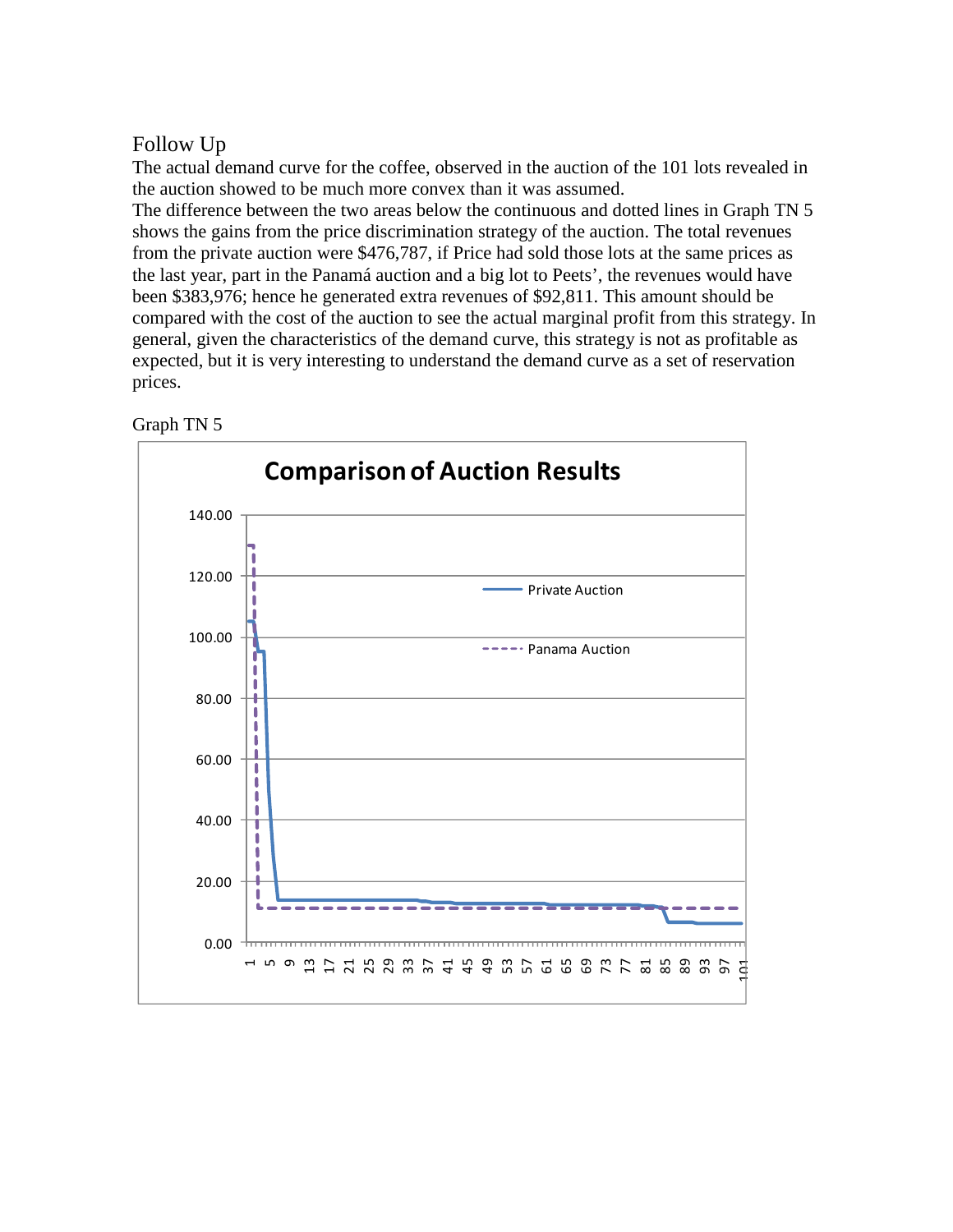# Umbrella Marketing

Most of Peterson's coffee (93%), is sold at about \$1.5 to Starbucks' as seen in Exhibit N 1. They might try to sell part of his coffee under B2B or B2C strategies to retailers and consumers under the umbrella brand of Hacienda Esmeralda, the world's best coffee, trying to increase their revenues in 93% of its production, which might generate important extra revenues.

A plausible result from selling the bulk of its production under the Esmeralda umbrella brand might generate important extra profits. This strategy is used by wine companies which have about 5 categories as seen in Exhibit 4. Table TN 1 show the increase in total revenues if he can get one more dollar more per pound for the lot of production already sold to Starbucks'

# Table TN1: Revenues from Price Discrimination and Umbrella Branding